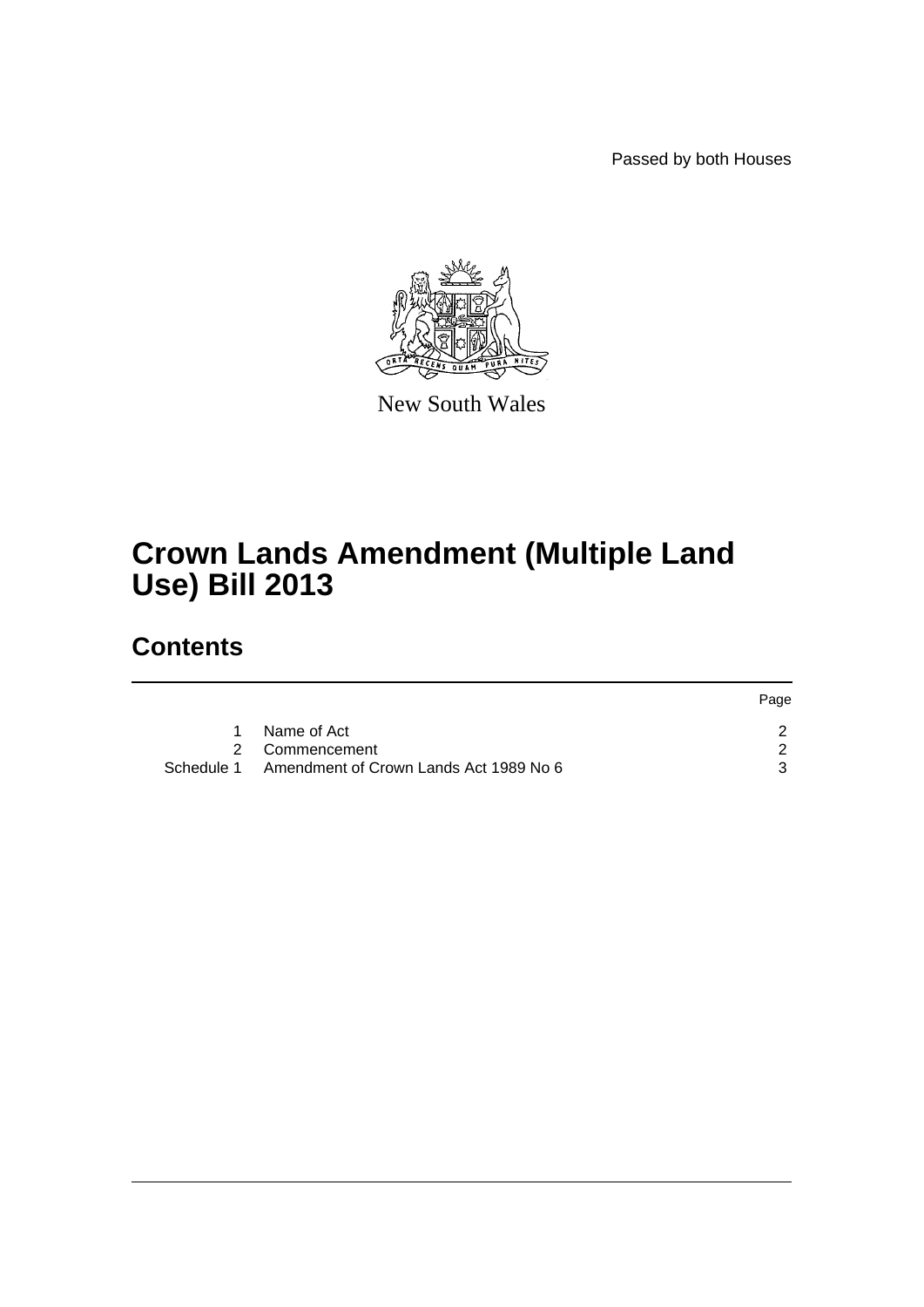*I certify that this public bill, which originated in the Legislative Assembly, has finally passed the Legislative Council and the Legislative Assembly of New South Wales.*

> *Clerk of the Legislative Assembly. Legislative Assembly, Sydney, , 2013*



New South Wales

# **Crown Lands Amendment (Multiple Land Use) Bill 2013**

Act No , 2013

An Act to amend the *Crown Lands Act 1989* to make further provision for multiple uses of land reserved or dedicated under that Act for a public purpose.

*I have examined this bill and find it to correspond in all respects with the bill as finally passed by both Houses.*

*Assistant Speaker of the Legislative Assembly.*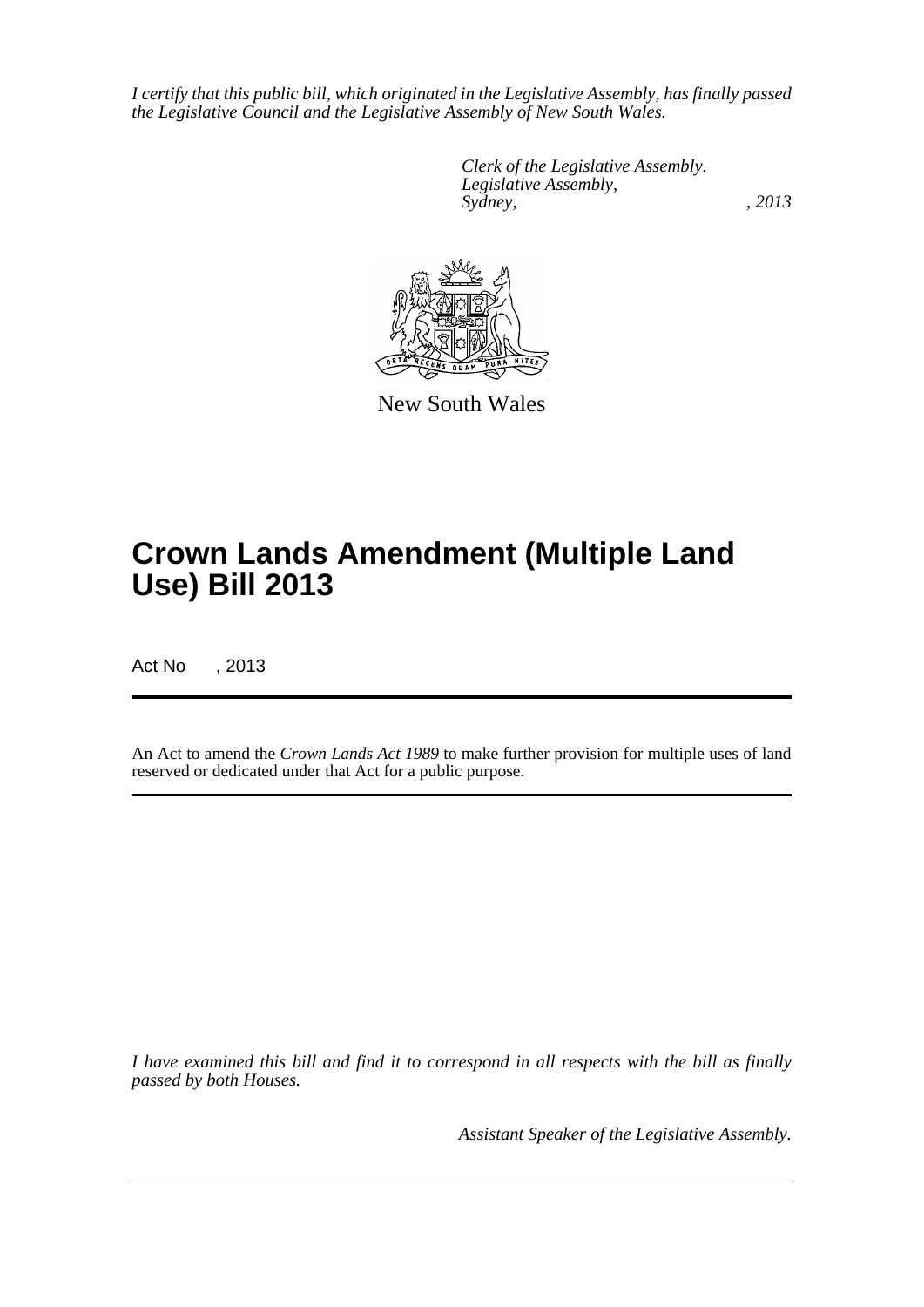Crown Lands Amendment (Multiple Land Use) Bill 2013 [NSW]

### <span id="page-2-0"></span>**The Legislature of New South Wales enacts:**

#### **1 Name of Act**

This Act is the *Crown Lands Amendment (Multiple Land Use) Act 2013*.

#### <span id="page-2-1"></span>**2 Commencement**

This Act commences on the date of assent to this Act.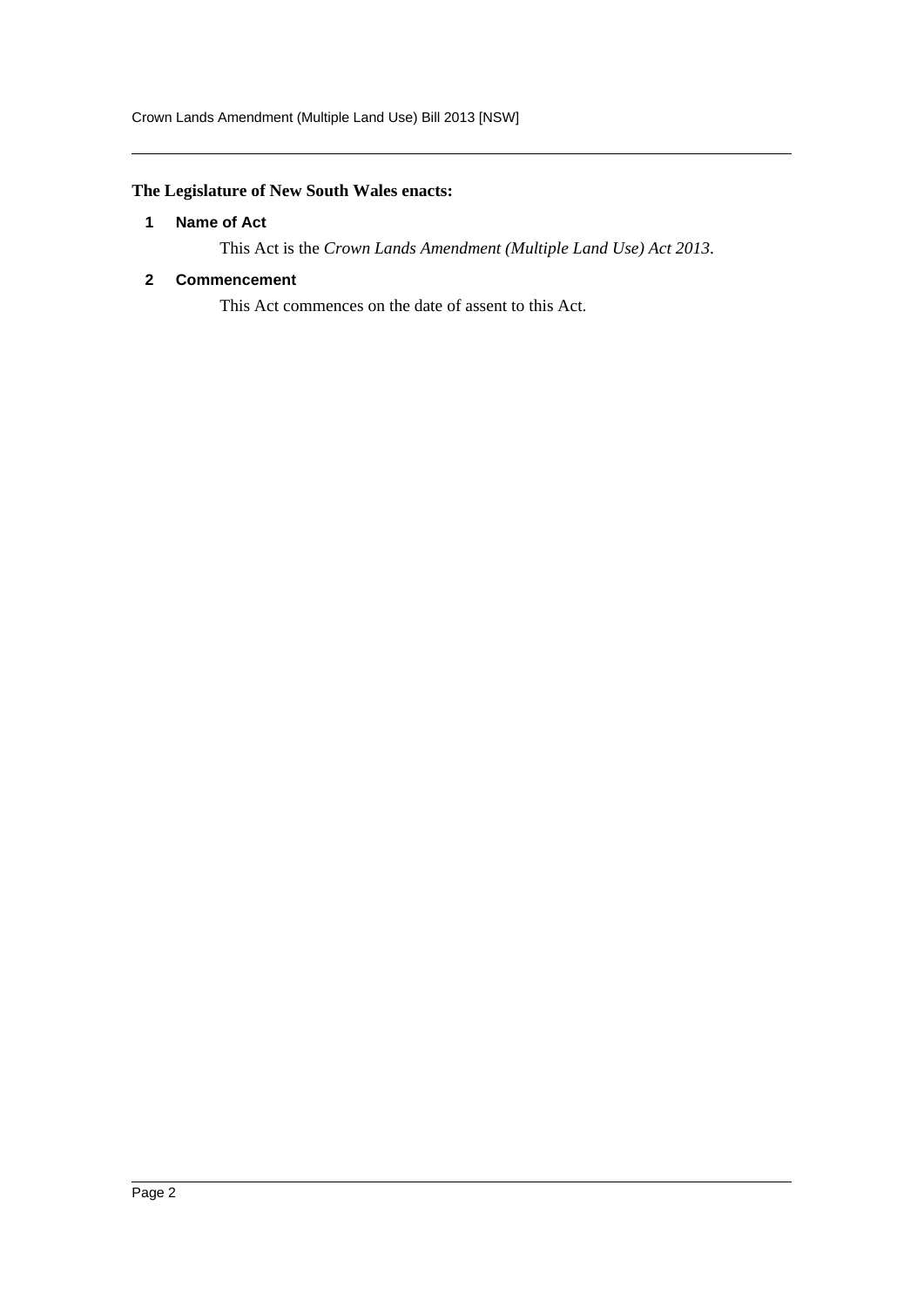## <span id="page-3-0"></span>**Schedule 1 Amendment of Crown Lands Act 1989 No 6**

#### **[1] Section 33A**

Insert before section 34 (in Division 1 of Part 4):

#### **33A Definitions**

In this Part:

*Crown reserve* means land that is, or is part of, a reserve within the meaning of Part 5, and includes:

- (a) land within a travelling stock reserve, or
- (b) land within any other reserves for public purposes under the control of trustees or other authorities.

*reserved purpose*, in relation to land comprising a Crown reserve, means the public purpose for which the land has been dedicated or reserved under Part 5.

#### **[2] Section 34AA**

Insert after section 34:

#### **34AA Secondary interests in Crown reserves**

- (1) The power of the Minister under this Part to grant a lease, licence or permit in respect of, or an easement or right-of-way over, Crown land is not limited by the land being a Crown reserve or by the reserved purpose, except as provided by this section.
- (2) A lease, licence, permit, easement or right-of-way (a *secondary interest*) cannot be granted unless the Minister is of the opinion that the use or occupation of the Crown reserve pursuant to the secondary interest would be in the public interest and would not be likely to materially harm its use or occupation for the reserved purpose.
- (3) Without limitation, the following considerations are relevant to the question of whether the use or occupation of a Crown reserve pursuant to a secondary interest would not be likely to materially harm its use or occupation for the reserved purpose:
	- (a) the proportion of the area of the Crown reserve that may be affected by the secondary interest,
	- (b) if the activities to be conducted pursuant to the secondary interest will be intermittent, the frequency and duration of the impacts of those activities,
	- (c) the degree of permanence of likely harm and in particular whether that harm is irreversible,
	- (d) the current condition of the Crown reserve,
	- (e) the geographical, environmental and social context of the Crown reserve,
	- (f) such other considerations as may be prescribed by the regulations.
- (4) For the avoidance of doubt:
	- (a) the purpose for which a secondary interest is granted need not be a public purpose and need not be ancillary or incidental to the reserved purpose, and
	- (b) the fact that the use and occupation of the Crown reserve pursuant to the secondary interest may be inconsistent or incompatible with the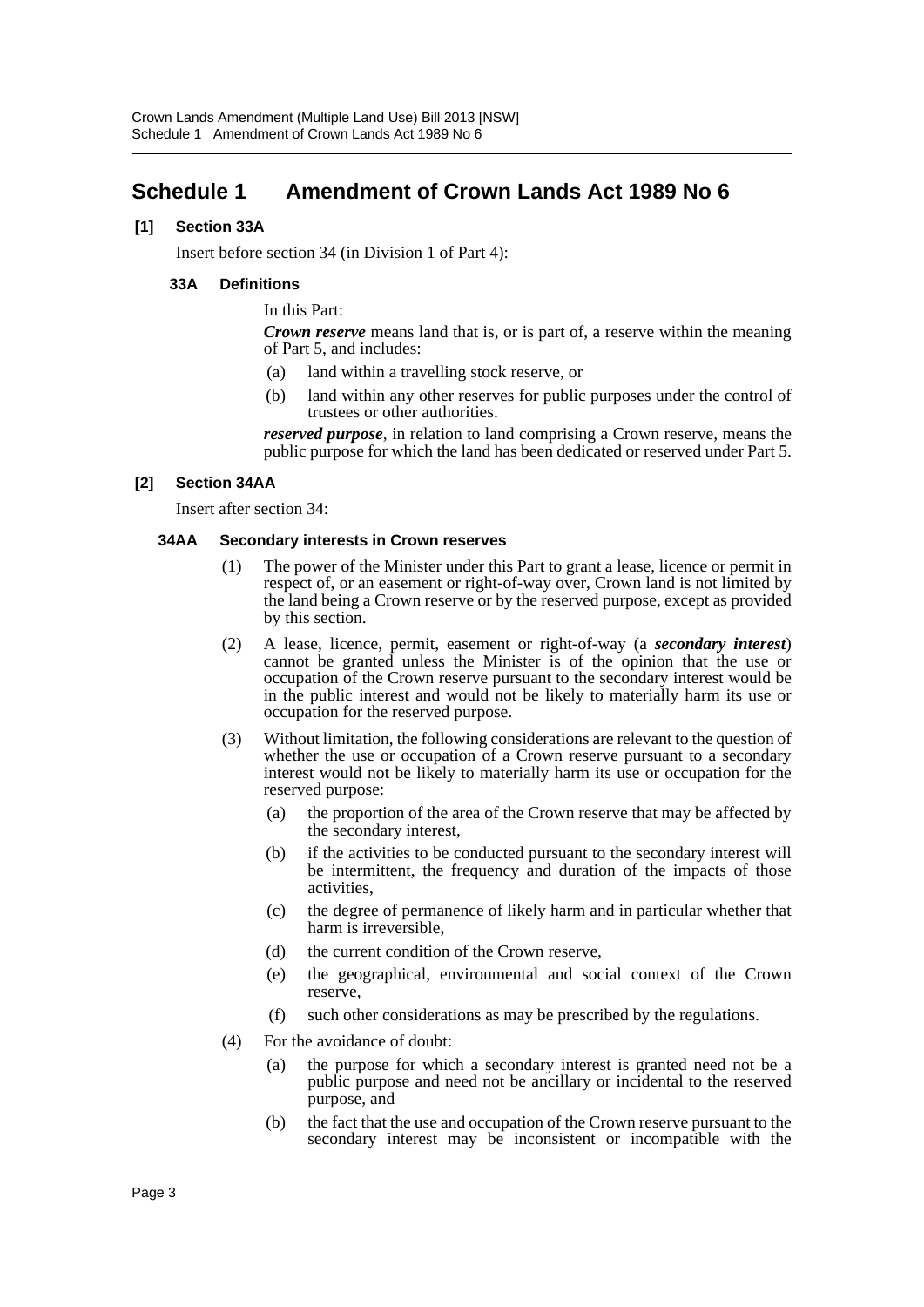reserved purpose does not of itself mean that its use or occupation pursuant to the secondary interest will materially harm its use or occupation for the reserved purpose, and

- (c) the fact that the Crown reserve may be used or occupied for the grazing of animals pursuant to the secondary interest does not of itself mean that that use or occupation will materially harm its use or occupation for the reserved purpose of public recreation or of future public requirements.
- (5) If a secondary interest has not been validly granted because of this section, the Minister can validate the grant of the secondary interest by making such changes to the purpose for which the secondary interest was granted, or to the terms and conditions on which it was granted, as may be necessary to ensure that the secondary interest is valid.
- (6) When a secondary interest is validated under this section:
	- (a) the secondary interest is taken to have been validly granted from the date of original grant, and
	- (b) the use and occupation of Crown land in accordance with the secondary interest prior to its validation under this section is taken to be and always to have been valid.
- (7) In this section, *grant* includes purported grant. **Note.** This section applies also to a lease, licence or easement granted by a reserve trust under Part 5. See section 102B.
- **[3] Section 34A Special provisions relating to Minister's powers over Crown reserves** Omit section 34A (7).

#### **[4] Section 35A**

Insert after section 35:

#### **35A Challenge to validity of interest in Crown reserve**

- (1) The validity of a lease, licence or permit in respect of, or an easement or right-of-way over, a Crown reserve cannot be questioned in legal proceedings unless a party to the proceedings has given the Minister not less than the prescribed period of notice of the alleged invalidity. Notice can be given before proceedings are commenced (by a prospective party to proceedings).
- (2) The prescribed period of notice under this section is 3 months or such shorter period as may be prescribed by the regulations.
- (3) The notice of alleged invalidity required by this section must be given in the form approved by the Minister and must provide the information required by the approved form.
- (4) The court before which proceedings are pending may adjourn the proceedings to enable notice of alleged invalidity to be given as required by this section.
- (5) The Minister may in a particular case, by instrument in writing, waive the requirement for the giving of notice under this section or reduce the prescribed period of notice under this section.

**Note.** This section applies also to a lease, licence or easement granted by a reserve trust under Part 5. See section 102B.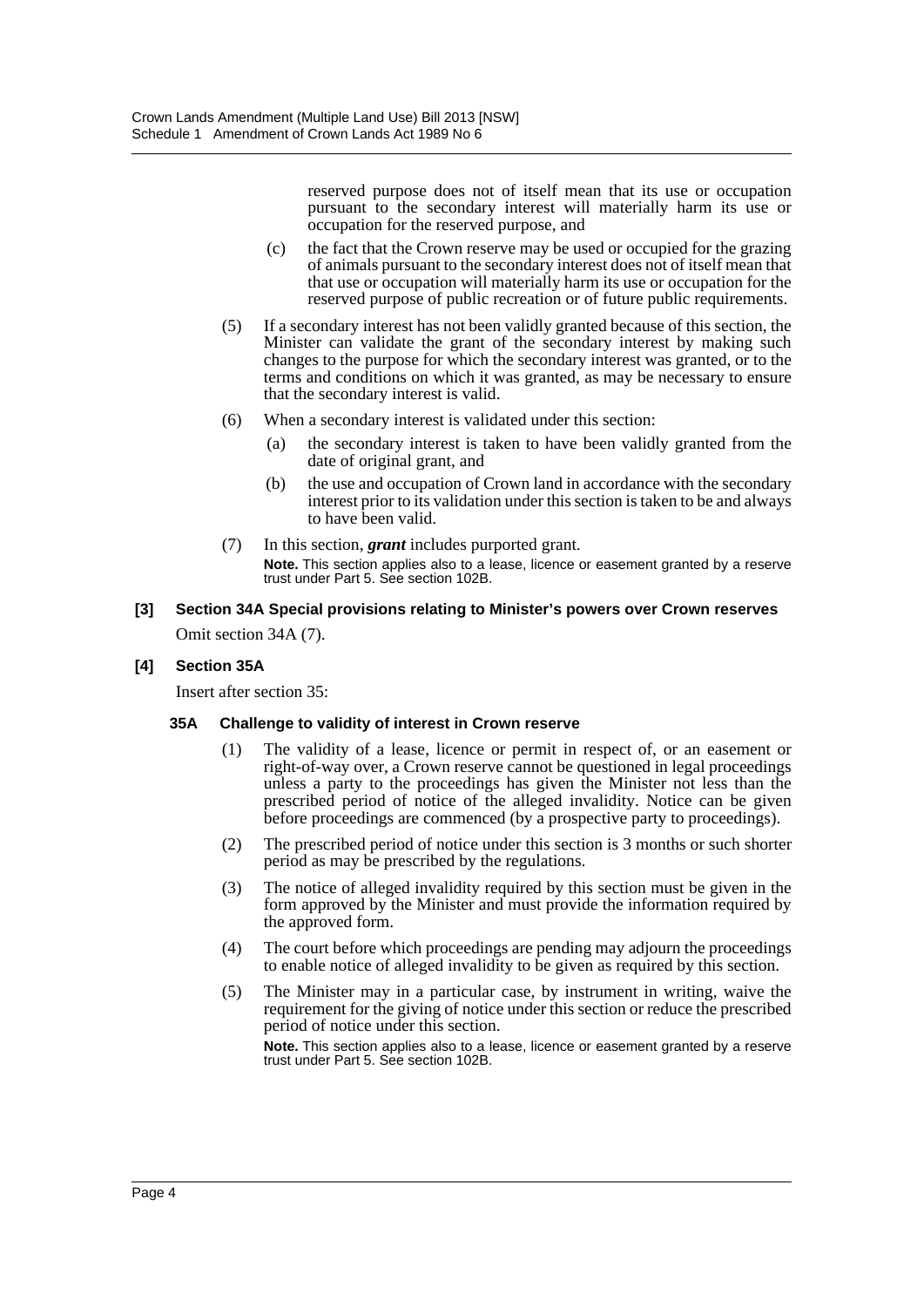#### **[5] Section 102B**

Insert after section 102A:

#### **102B Validity of interests in Crown reserves**

Sections 34AA and 35A apply to and in respect of a lease, licence or easement granted in respect of a reserve by a reserve trust as if a reference in those sections to the Minister were a reference to the reserve trust.

#### **[6] Schedule 8 Savings, transitional and other provisions**

Insert at the end of clause 25 (1):

any Act that amends this Act

#### **[7] Schedule 8**

Insert at the end of the Schedule with appropriate Part and clause numbering:

### **Part Provisions consequent on Crown Lands Amendment (Multiple Land Use) Act 2013**

#### **Validation of existing secondary interests**

- (1) Section 34AA extends to a secondary interest granted before the commencement of that section (an *existing secondary interest)*, including any such secondary interest that is an existing interest under section 187 of the *National Parks and Wildlife Act 1974*.
- (2) It is to be conclusively presumed that when an existing secondary interest was granted the Minister was of the opinion that use or occupation of the Crown reserve pursuant to the secondary interest would be in the public interest and would not be likely to materially harm its use or occupation for the reserved purpose.
- (3) An existing secondary interest that would have been validly granted had section 34AA been in force at the time of the grant is taken to be and always to have been validly granted.
- (4) The power of the Minister under section 34AA to validate a secondary interest as referred to in that section extends to an existing secondary interest.
- (5) A reference in section 34AA to the use and occupation of Crown land in accordance with a secondary interest prior to its validation under that section extends to use and occupation before the commencement of that section.
- (6) This clause does not affect any decision of a court made before the commencement of section 34AA.
- (7) This clause does not affect any land claim (within the meaning of the *Aboriginal Land Rights Act 1983*) made before 9 November 2012 (the date of the decision in *Minister Administering the Crown Lands Act v New South Wales Aboriginal Land Council (Goomallee Claim)* [2012] NSWCA 358).
- (8) The validation of a secondary interest by operation of section 34AA and this clause is taken to be an act to which section 104A (Saving of native title rights and interests etc) of the *Native Title (New South Wales) Act 1994* applies.
- (9) This clause extends to the operation of section 34AA pursuant to section 102B.